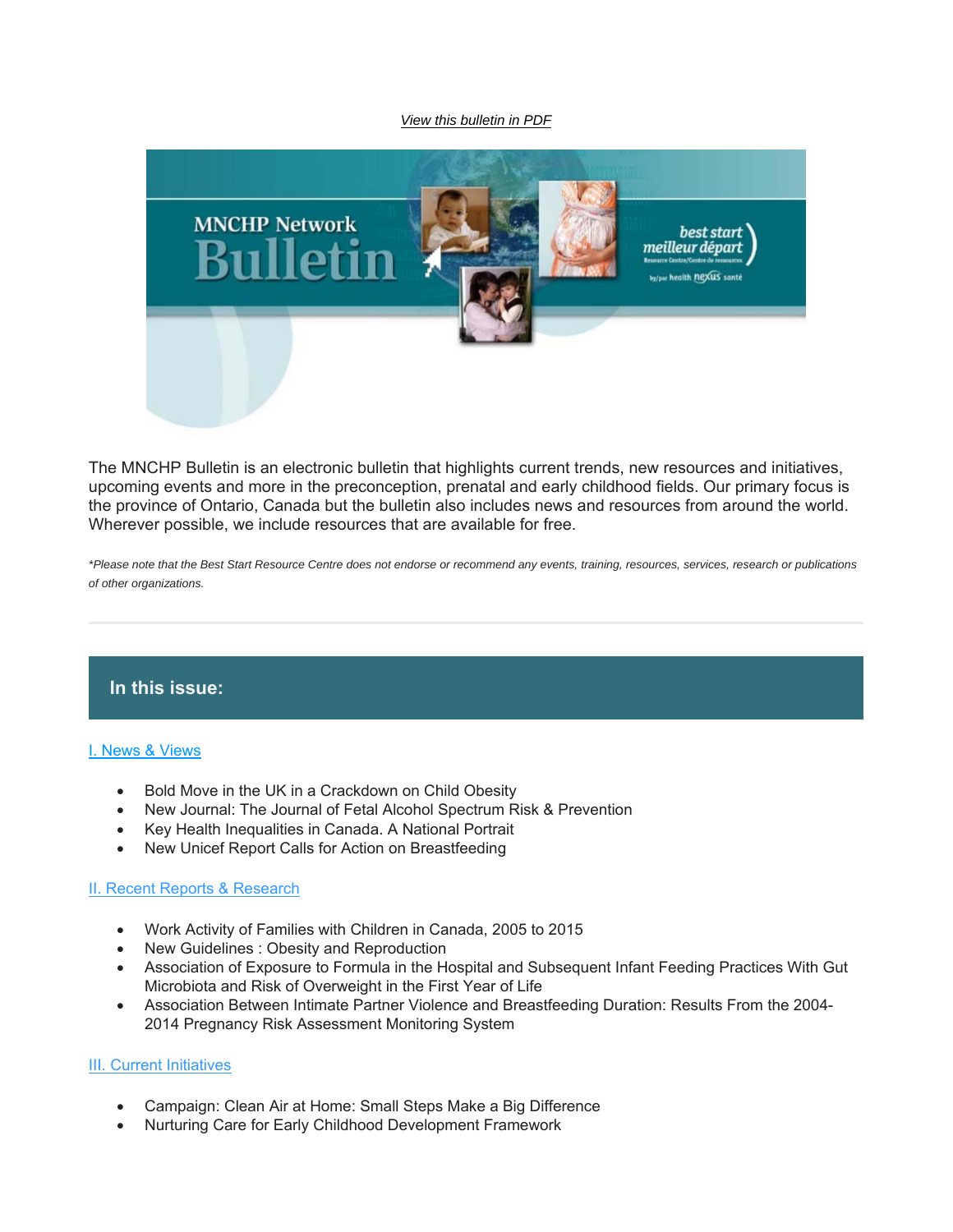• Raising the Bar for Children's Rights

### IV. Upcoming Events

- OPHA Fall Forum: Cannabis & Public Health
- Save the Date: Mental Health Through the FASD Lifespan
- Ophea Conference

## V. Resources

- Navigating the Challenges of Blended Families
- Building Capacity for Intersectoral Action on Kids: Data Indicators for Children and Indigenous Children
- Children Learn Through Play

# **I. News & Views**



# **Bold Move in the UK in a Crackdown on Child Obesity**

As part of the UK Government's child obesity strategy, a series of measures will be included in a proposal, aiming to reduce:

- Sweets and chocolates from supermarket check-outs.
- Stores offering two-for-one deals on junk food.
- Adverts promoting foods high in sugar and salt.
- Use of cartoon characters to promote junk food.
- Bar retailers selling energy drinks to under-16s.

Learn more here, or here.

### **New Journal: The Journal of Fetal Alcohol Spectrum Risk & Prevention**

The recent decade has fostered an amazing advancement in addiction research, yet we are still far from understanding the entire spectrum of consequences associated with fetal exposure to addictive substances and how to prevent them from happening. This new journal is designed to attract and showcase novel data regarding the most common teratogenic drug of abuse – alcohol.

*The Journal of Fetal Alcohol Spectrum Risk & Prevention* strives to serve as an international resource for scientific publications on the epidemiology, neurobiology, psychology and sociology of fetal alcohol toxicity. A strong emphasis will be placed on prevention and risk reduction.

Consult it here.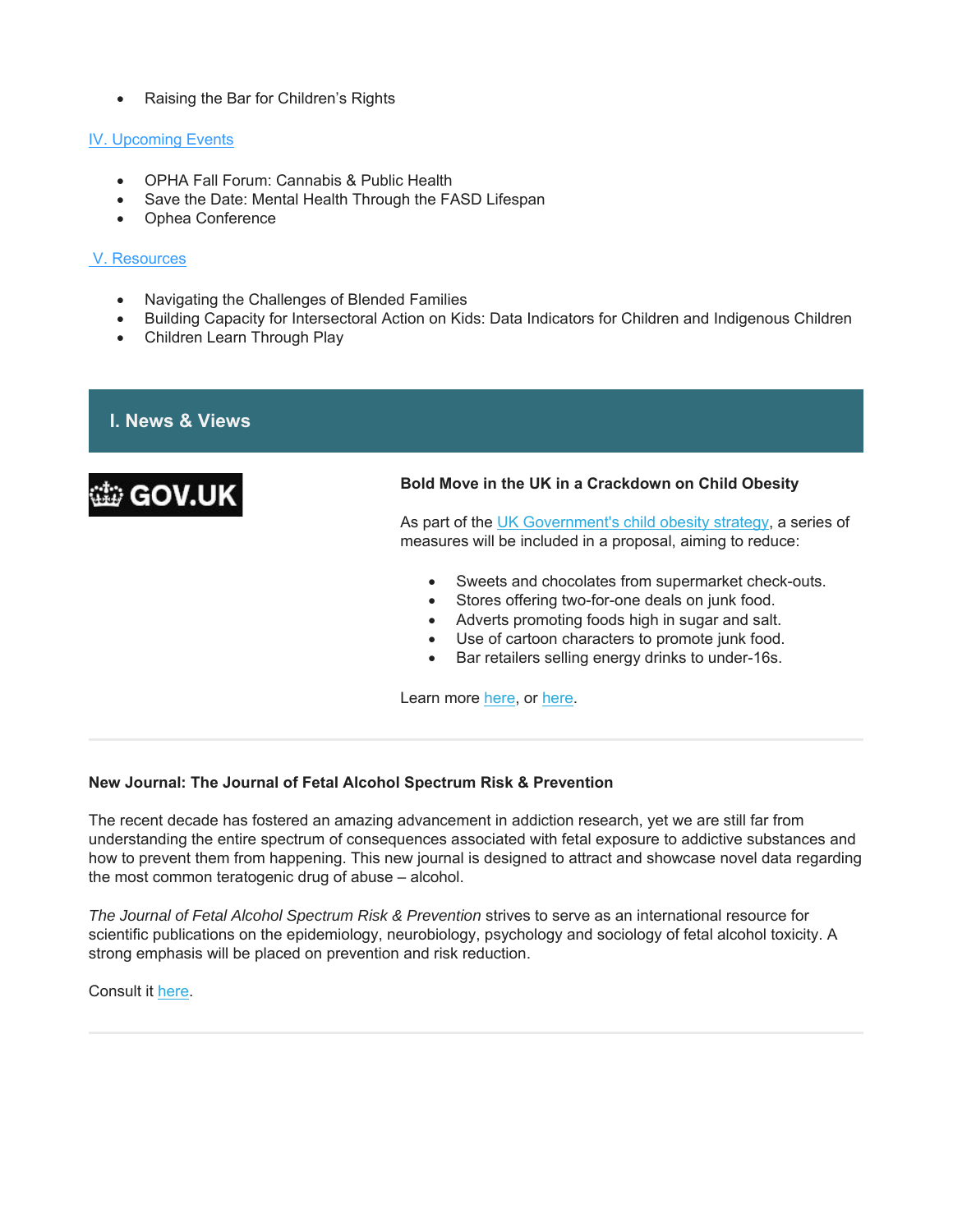

# **Key Health Inequalities in Canada. A National Portrait**

A joint publication of the **Public Health Agency of Canada and** the Pan-Canadian Public Health Network (PHN) in collaboration with Statistics Canada, the Canadian Institute for Health Information, and the First Nations Information Governance Centre, this report provides a detailed statistical portrait of inequalities in social determinants of health and health outcomes across a range of population groups in Canada. It examine inequalities in health outcomes (such as life expectancy and mortality, mental illness, disability, and oral health), and health determinants (including both daily living conditions such as core housing need and drivers such as early childhood development and household food insecurity), and is complemented by an online, interactive database, the Health Inequalities Data Tool, which was released in April of 2017.

Consult it here (also available in French), and check the additional materials here (in French here).

### **New Unicef Report Calls for Action on Breastfeeding**

A report from Unicef published in May 2018 shares analysis on global breastfeeding practices and makes recommendations for governments, the private sector, civil society and communities to increase breastfeeding rates. The report highlights breastfeeding as one of the most effective ways to protect maternal and child health. Improving breastfeeding rates around the world could save the lives of more than 820,000 children under age 5 every year, and prevent 20,000 maternal deaths from breast cancer. Despite this, breastfeeding rates worldwide remain low, particularly in highincome countries – more than 1 in 5 babies in high-income countries are never breastfed, compared to 1 in 25 in low- and middle-income countries. The report's recommendations include implementing the Baby Friendly Initiative in hospitals, strengthening links between health services and communities to ensure continued breastfeeding support, and developing supportive parental leave policies in the private sector.

Access the report here.

#### **Did you know?**

The booklet *Breastfeeding for the Health and Future of Our Nation*was created by the Best Start Resource Centre to support Aboriginal women with the art of breastfeeding. The Medicine Wheel is used to symbolize the balance needed to support breastfeeding women.

It is available in print in English, and in PDF in English, Cree and Ojibway.



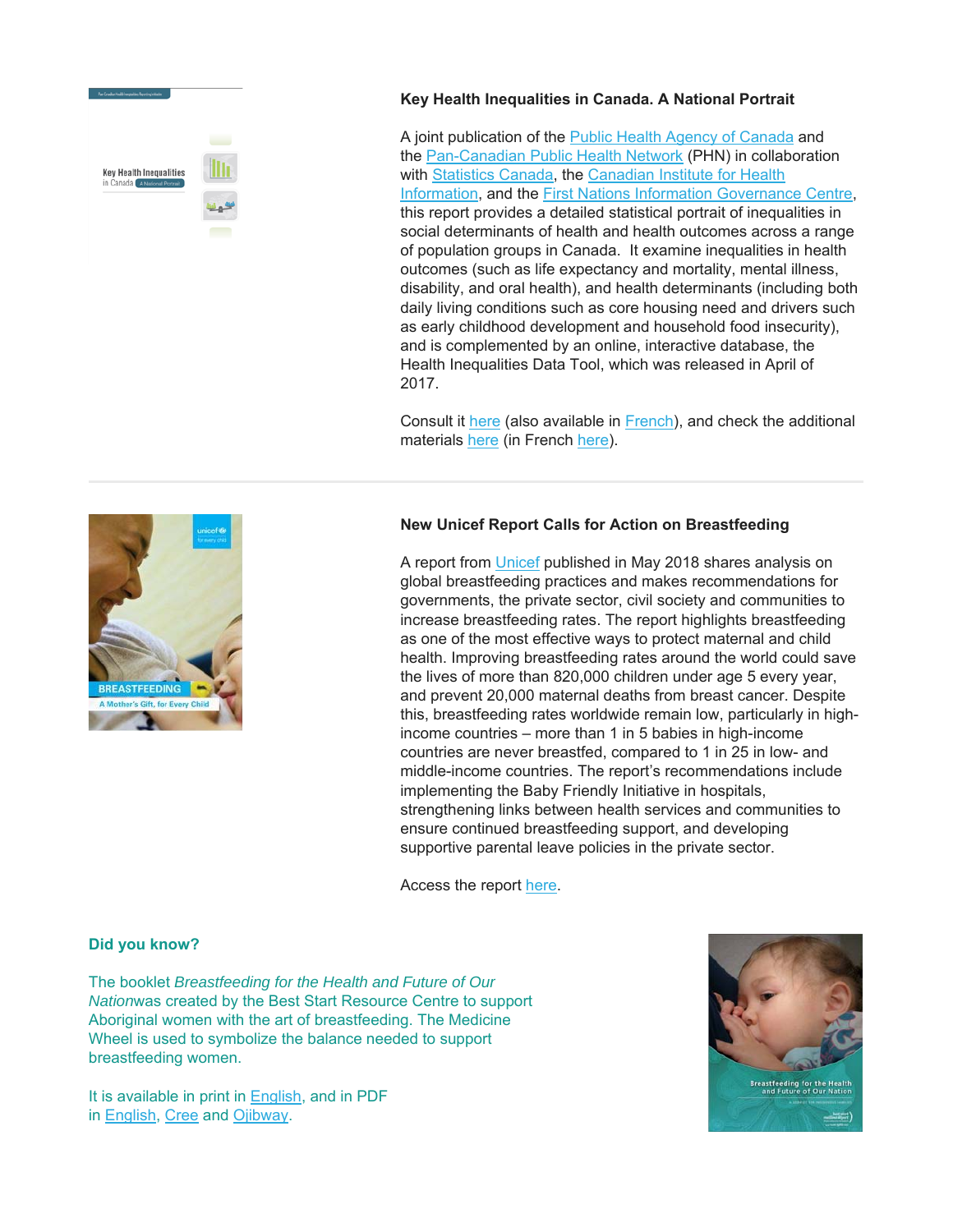# **II. Recent Reports & Research**

### **Work Activity of Families with Children in Canada, 2005 to 2015**

The work activity patterns of Canadian parents are diverse, and reflect economic circumstances, family obligations, work-life balance choices and many other factors. This study examines changes in the work activity of parents aged 25 to 54 from 2005 to 2015. The decade was marked by a global recession, significant fluctuations in commodity prices, as well as the decline of manufacturing and the growth of service industries, all of which may have affected the work activity of families across Canada. This study revealed interesting facts such as:

- Couple parents, especially those of young children, are less likely to work full time, year-round, than other couples: In 2015, about a quarter of couples with at least one child under the age of 6 both worked full time, full year. When the youngest child was between 6 and 17, the proportion increased to 37%.
- Overall, these proportions changed little from 2005 to 2015. However, they declined significantly for certain types of families with children, including couples with less education and recent immigrant families.

Read the summary (in French here) and the full report (In French here).

### **New Guidelines : Obesity and Reproduction**

To provide a comprehensive review of the impact of obesity on fertility, fertility treatments, and both short and long-term maternal fetal outcomes, and develop evidence-based recommendations for the delivery of fertility care to women with obesity, published literature was reviewed through searches of MEDLINE and CINAHL using appropriate vocabulary and key words.

21 evidence based recommendations, specifically evaluating the impact of obesity on natural fertility, fertility treatments, and maternal-fetal outcomes are formulated here. Strategies to lose weight and BMI cut-offs are also addressed.

### Access the article

# **Association of Exposure to Formula in the Hospital and Subsequent Infant Feeding Practices With Gut Microbiota and Risk of Overweight in the First Year of Life.**

The effect of neonatal and infant feeding practices on childhood obesity is unclear. The gut microbiome is strongly influenced by feeding practices and has been linked to obesity. To characterize the association between breastfeeding, microbiota, and risk of overweight during infancy, accounting for the type and timing of supplementary feeding, a subset of 1087 infants from the prospective CHILD pregnancy cohort and their mothers were recruited. Feeding was reported by mothers and documented from hospital records. Fecal microbiota at 3 to 4 months (from 996 infants) and/or 12 months (from 821 infants) were characterized by 16S ribosomal RNA sequencing. Infants with a weight for length exceeding the 85th percentile were considered to be at risk for overweight.Results suggest that breastfeeding may be protective against overweight, and gut microbiota may contribute to this effect. Formula feeding appears to stimulate changes in microbiota that are associated with overweight, whereas other complementary foods do not. Subtle microbiota differences emerge after brief exposure to formula in the hospital. These results identify important areas for future research and distinguish early infancy as a critical period when transient gut dysbiosis may lead to increased risk of overweight.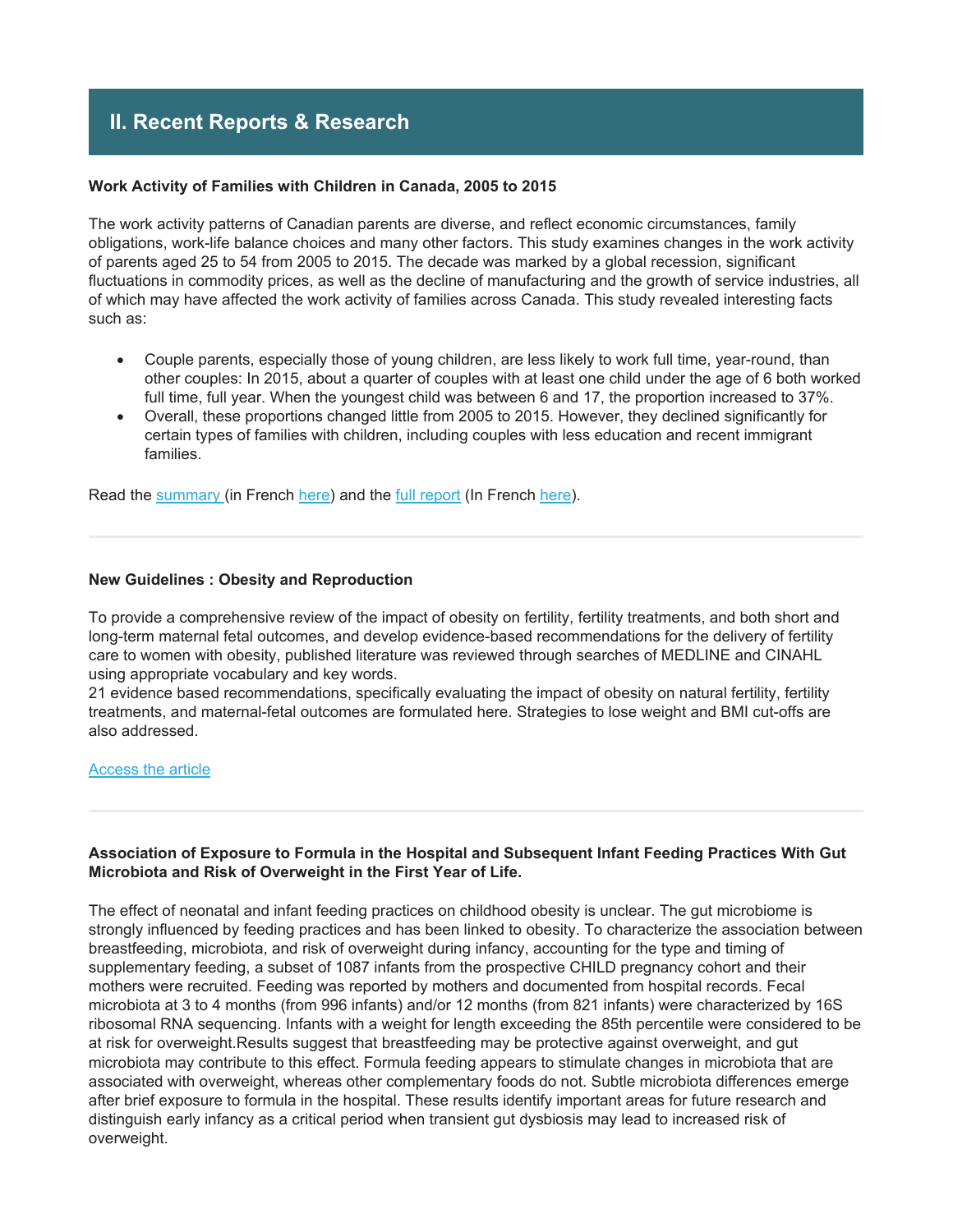## **Association Between Intimate Partner Violence and Breastfeeding Duration: Results From the 2004-2014 Pregnancy Risk Assessment Monitoring System**

Intimate partner violence is a major public health problem that disproportionately affects women. Current literature investigating the relationship between intimate partner violence and breastfeeding is inconsistent. To investigate the relationship between physical intimate partner violence that occurs in the preconception or prenatal period and any breastfeeding duration, data from the retrospective, cross-sectional 2004-2014 Pregnancy Risk Assessment Monitoring System were analyzed (N = 195,264). The outcome, breastfeeding duration, was categorized as never breastfed, breastfed 8 weeks or less, and breastfeed more than 8 weeks. Approximately 6% of survey respondents reported preconception and/or prenatal intimate partner violence, and 36.3% of women reported never breastfeeding. The odds of discontinuing breastfeeding before 8 weeks were 18% higher among women who reported experiencing abuse 12 months before pregnancy compared with women who did not report intimate partner violence. All other estimates showed an overlapping 95% confidence interval. These results suggest that, though breastfeeding is essential in improving maternal and child health, women in abusive relationships may face additional barriers to breastfeeding. Further research is needed to better understand the impact of violence on breastfeeding behaviors to inform healthcare practices and interventions.

#### Access the article.

# **III. Current Initiatives**



### **Campaign: Clean Air at Home: Small Steps Make a Big Difference**

*Clean Air at Home: Small Steps Make a Big Difference* is a targeted, community-based social marketing campaign that aims to reduce young families' exposures to environmental contaminants at home such as mould, dust, fumes from toxic cleaners and tobacco smoke.

York Region's Public Health and Housing Services Branches partnered to pilot this campaign, using an interpersonal approach that challenged tenants from social housing complexes to take five steps over five weeks to clean the air at home for their children's health. Tenants, public health and housing partners participated in campaign planning and implementation to increase buy-in and trust. Eventually, almost three in four participants changed some of their behaviors and almost one half reported performing all five of the behaviors being promoted!

Learn more here.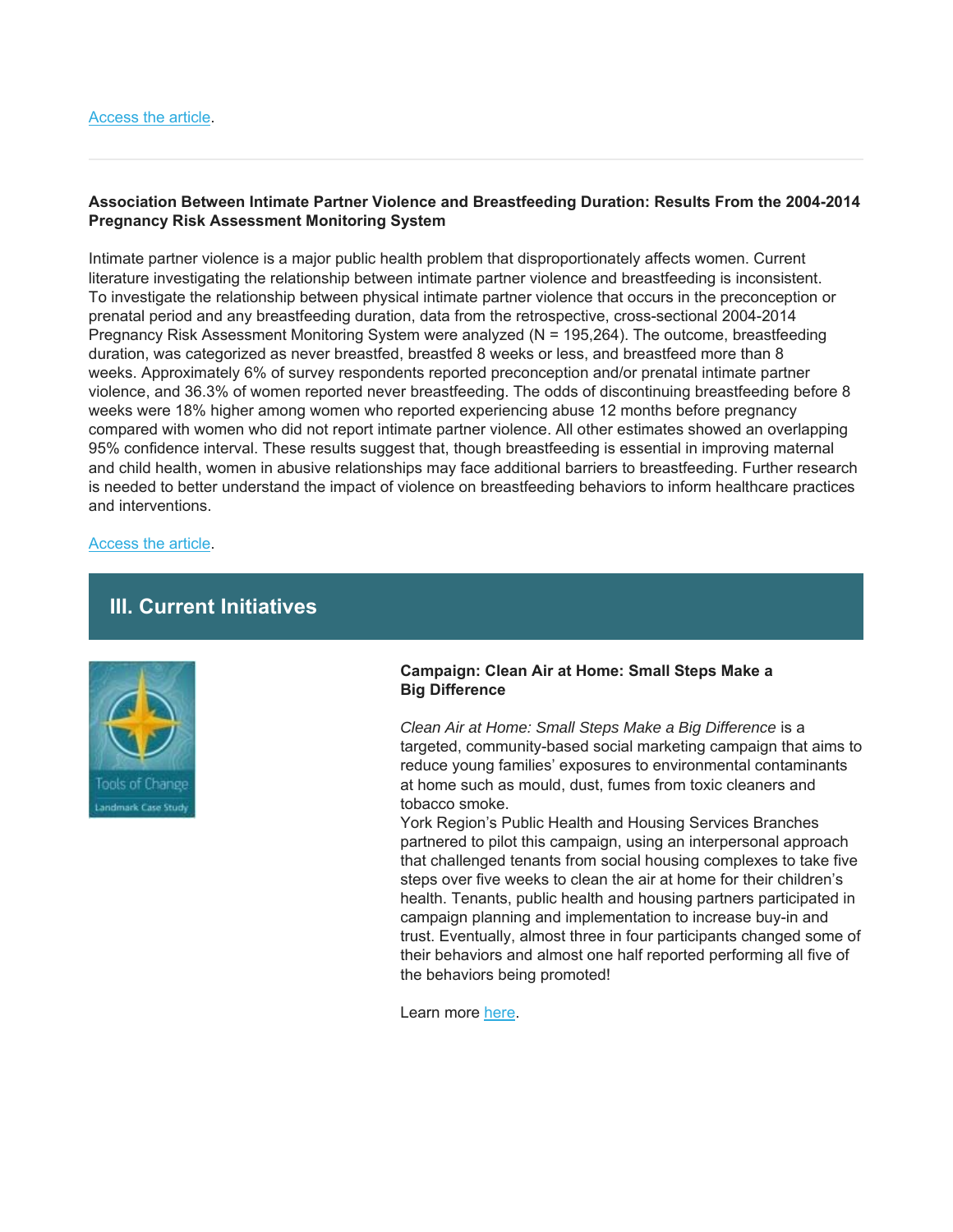#### **Did you know?**

Earlier this year the Best Start Resource Centre has offered a webinar about how to discuss environmental safety in prenatal classes. You can watch this webinar recording in English or French.

All our webinar recordings are available for free here.





# **Nurturing Care for Early Childhood Development Framework**

Investing in early childhood development is 1) one of the best investments a country can make to boost economic growth, promote peaceful and sustainable societies, and eliminate extreme poverty and inequality 2) necessary to uphold the right of every child to survive and thrive. To this effect, the Nurturing Care Framework was developed by WHO, UNICEF and the World Bank, in collaboration with the Partnership for Maternal, Newborn & Child Health, the Early Childhood Development Action Network and many other partners. It provides an evidence-based road map for action and outlines how policies and services can support parents, families, other caregivers and communities in providing nurturing care for young children. It calls for attention to be paid to communities where children are most at risk of being left behind.

Learn more here.

### **Raising the Bar for Children's Rights**

Canada will submit its  $5<sup>th</sup>/6<sup>th</sup>$  report on children rights in Canada in July 2018. It is more than 25 years since federal and provincial governments ratified the **Convention on the Rights of Child**, but implementation has been weak. Now children are paying the price: research shows that children in Canada are doing less well than in countries where the Convention is consistently implemented. So clearly it's time for Canada to take serious action.

What can you do?

- Get informed: As a first step, the Canadian Coalition for the Rights of Children has reviewed a few basic rights for children aged 0-18. Learn more here.
- Join the discussion: On November 21-22, 2018, you can join the conversation in Ottawa. Your feedback will inform dialogue with government leaders and provide input into the international review process.
- Ask questions: For more information about the review and how you can contribute to make progress in Canada,

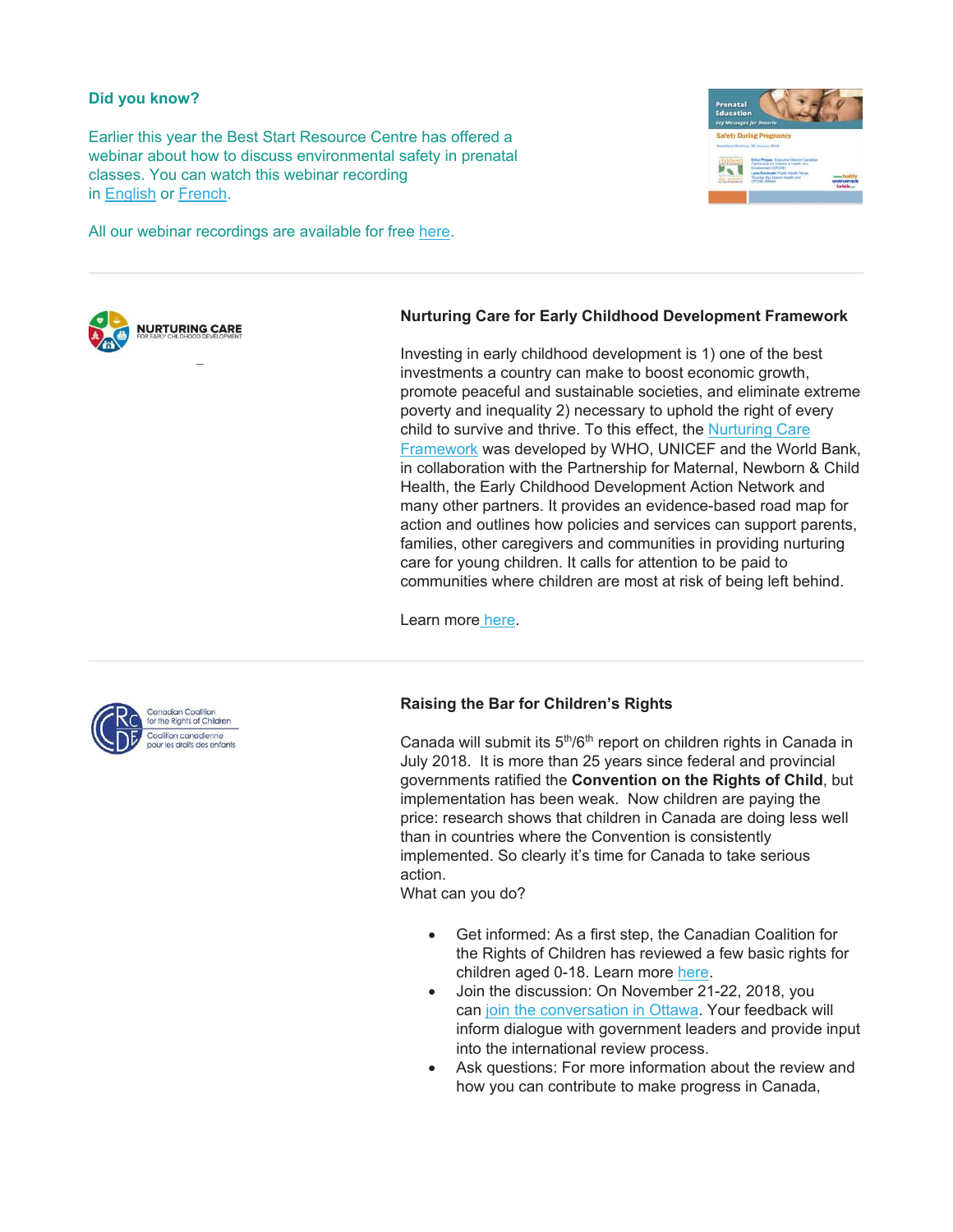please email the Canadian Coalition for the Rights of Children.

# **IV. Upcoming Events**



### **OPHA Fall Forum: Cannabis & Public Health**

Ontario is currently preparing for the legalization of recreational cannabis. What will this look like for public health and the communities they serve? Join us at The Ontario Public Health Association's 2018 Fall Forum on November 14, 2018 at the Chesnut Conference Centre in Toronto, as we explore the changes and open up dialogue about what we will need to know.

Learn more here.

#### **Did you know?**

The Best Start Resource Centre has developed a booklet for people thinking about becoming parents, who are pregnant, or who are new parents. It provides information about the effects of cannabis on fertility, pregnancy, breastfeeding, on children and adolescents when their mothers used cannabis during pregnancy and on parenting. This resource summarizes the current knowledge about the effects of cannabis. Available in print and PDF (also available in French in print and **PDF**).





### **Save the Date: Mental Health Through the FASD Lifespan**

Presented by Citizen Advocacy Ottawa Fetal Alcohol Resource Program, the 2nd Annual Eastern Ontario FASD Symposium, will be held in Ottawa Nov. 2 and 3, 2018. Save the date! This year's symposium will focus on Mental Health Across the FASD Lifespan. Recognized Psychologist Dr. Brenda Knight from BC is a keynote speaker. Brenda's work is highly valued for its focus on both the needs of the individual and the whole family in terms of mental health and the complexities of FASD.

Full agenda and location details to follow. Learn more here.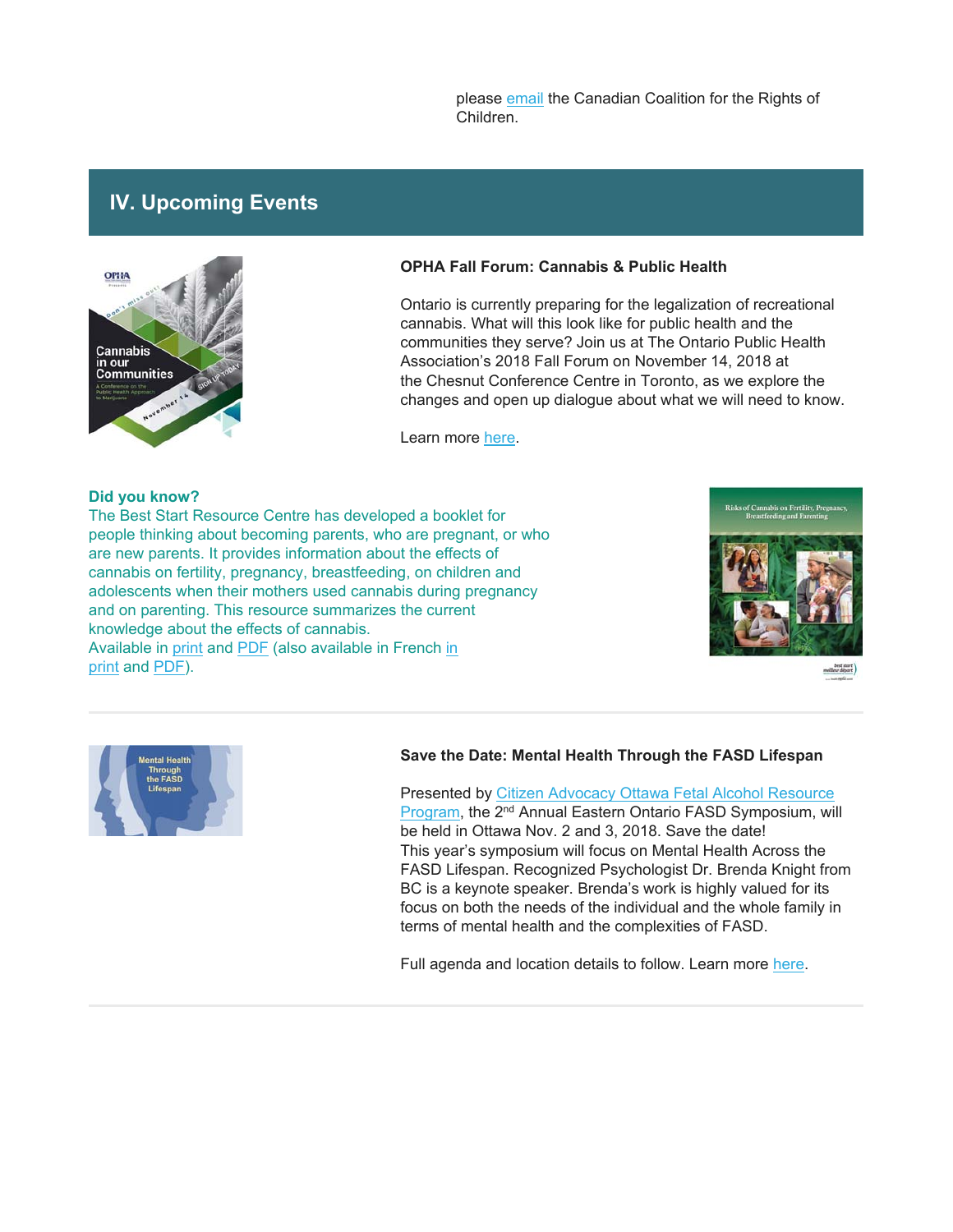

# **Ophea Conference**

Join OPHEA in **Alliston October 11-12, 2018** for two full days of active learning! Packed with invaluable experiences, the Ophea conference provides teachers, administrators, health and physical education consultants, public health professionals and community leaders the opportunity to learn, build new skills, participate in interactive workshops, network and have fun! It will present educators from across the field with essential information, teaching tools, and new insights on ways to support the healthy, active living of children and youth.

Register before June 29th to save! (In French here)

# **V. Resources**



# **Navigating the Challenges of Blended Families**

In 2016, one in ten children in Canada aged zero to 14 were living in a stepfamily. What does this mean for families? It means that more of them are restructuring, changing and growing. Parenting is challenging at the best of times, but stepparents face unique challenges. To help them, the resource **Building Your Stepfamily** was updated by the BC Council for Families. This booklet explains the dynamics of building a stepfamily and offers ideas and suggestions for combining households, including information about traditions, values and money management.

Learn more here, and get your copy here (*Save 25% until July 1st.!).*

# **Building Capacity for Intersectoral Action on Kids: Data Indicators for Children and Indigenous Children**

The Canadian Institute of Child Health's developed new resources in collaboration with the Canadian Council on the Social Determinants of Health (ccsdh.ca) and the Public Health Agency of Canada: *Building Capacity for Intersectoral Action on Kids: Data Indicators for Children and Indigenous Children* are now available online, in both English and French.

These resources consolidate approximately 400 data indicators on the health, social and economic conditions of children aged 0 to 5 and their families, including modules focusing on Indigenous children. There are also expert vetted examples of intersectoral initiatives that have used data to inform their development. These concrete innovative examples show how data have been used to address the needs of children. This data will be helpful to anyone working with children, or designing interventions to improve their health and well-being and the conditions in which they grow and develop.

Access these resources here (also available in French)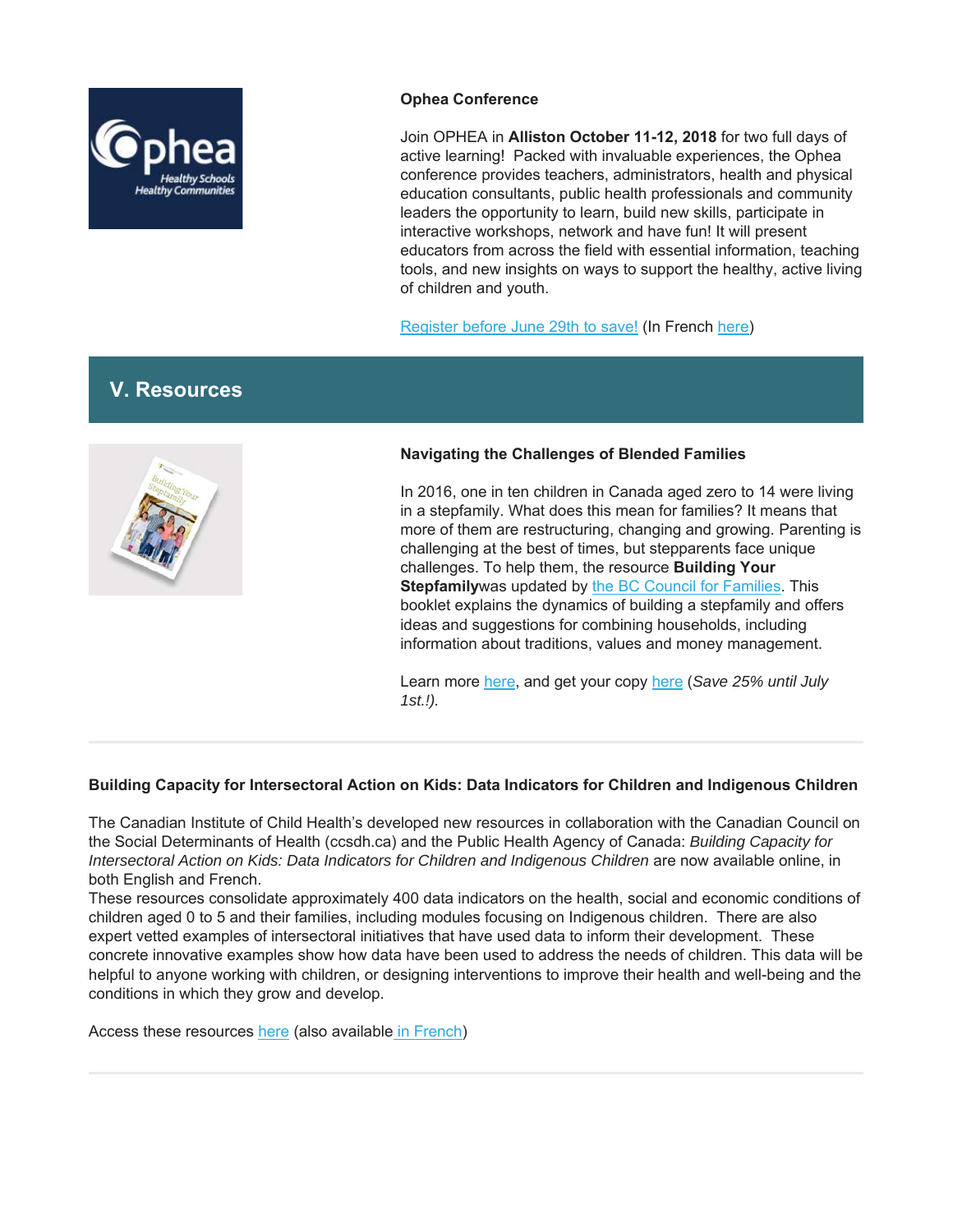

# **Children Learn Through Play**

When children play, they're learning with their bodies by touching, seeing, hearing, smelling, tasting and moving. Every day, there's something new to discover. Play also helps them to build social skills, language skills and more! The new resource from CMAS, Children Learn Through Play, is available here in 15 languages!

# **Planning a Parenting Workshop for First Nations Families and Communities?**

Check out the Best Start Resource Centre's Indigenous Child Development website page! In particular, the online guide *Taking Care of Our Children* was developed to help facilitators provide a parent workshop about childrearing in First Nations families. It includes information about the roles and responsibilities within First Nations families and communities related to childrearing, and contemporary and traditional parenting styles and approaches. It also shares information about ceremonies, guiding children, responding to the needs and behaviours of children, ensuring safety and security, managing stress, etc.



Available in PDF.



by/par health nexus santé

180 Dundas Street West, Suite 301, Toronto, ON M5G 1Z8 Telephone: (416) 408-2249 | Toll-free: 1-800-397-9567 | Fax: (416) 408-2122 E-mail: beststart@healthnexus.ca